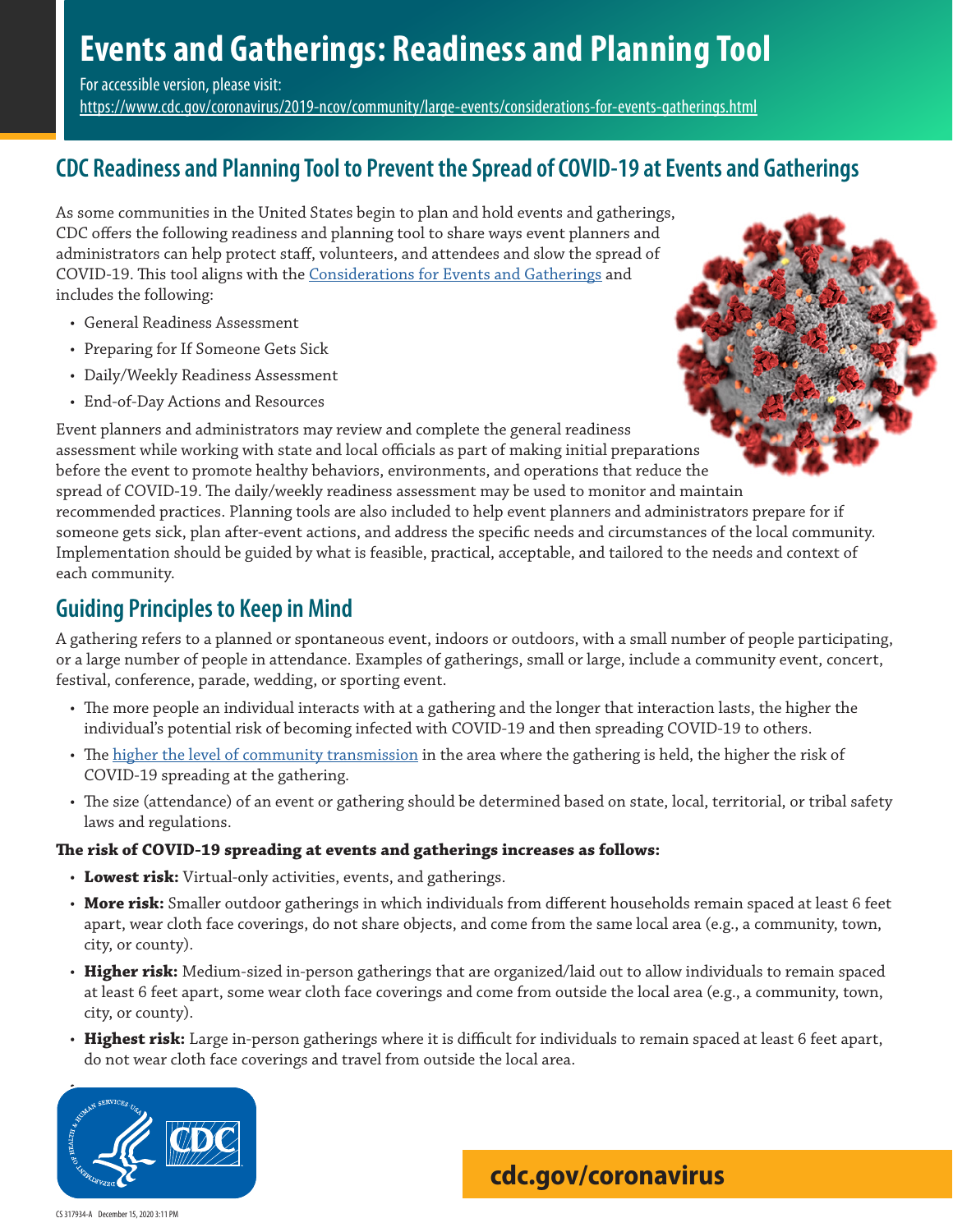## Events and Gatherings: **General Readiness Assessment**

Use the following tool when making initial preparation before the event to promote healthy behaviors, environments, and operations that reduce the spread of COVID-19.

|                          | <b>Policies and Procedures</b>                                                                                                                                      |  | <b>Facilities and Supplies</b>                                                                                                                             |  | <b>Education and Training</b>                                                                                                                      |  |
|--------------------------|---------------------------------------------------------------------------------------------------------------------------------------------------------------------|--|------------------------------------------------------------------------------------------------------------------------------------------------------------|--|----------------------------------------------------------------------------------------------------------------------------------------------------|--|
| Point Person(s): _       |                                                                                                                                                                     |  | Point Person(s):                                                                                                                                           |  | Point Person(s): _                                                                                                                                 |  |
|                          | Review relevant local/state regulatory agency<br>policies and orders, such as those related to events,<br>gatherings, and travel.                                   |  | Obtain supplies including:<br>soap                                                                                                                         |  | Create a plan for educating staff and attendees<br>to ensure they know that they should not come<br>to the event if they become sick with COVID-19 |  |
|                          | Consult local health officials about recommended<br>COVID-19 testing policies for events and gatherings.                                                            |  | water for hand hygiene<br>hand sanitizer (at least 60% alcohol)                                                                                            |  | symptoms, test positive for COVID-19, or have<br>been exposed to someone with symptoms<br>or someone suspected or confirmed to have                |  |
|                          | Consult with the venue operators about their<br>COVID-19 policies prior to the event.                                                                               |  | paper towels<br>tissues                                                                                                                                    |  | COVID-19. Make sure they know that if they<br>get sick at the event, they should notify event<br>administrators (e.g., the designated COVID-19     |  |
|                          | Develop a plan to conduct daily health checks (e.g.,<br>temperature screening and/or symptom checking) of<br>staff and attendees.                                   |  | cleaning supplies                                                                                                                                          |  | point of contact) right away.<br>Develop protocols to educate staff on flexible                                                                    |  |
| $\overline{\phantom{a}}$ | Develop a plan to allow for social distancing before,<br>during, and after the event (e.g., limiting attendance                                                     |  | EPA approved disinfection supplies<br>cloth face coverings                                                                                                 |  | work and leave policies that encourage sick staff<br>members to stay at home without fear of job<br>loss or other consequences.                    |  |
|                          | and modifying layouts before the event, providing<br>physical barriers during the event and staggering exit<br>times after the event).                              |  | no-touch/foot pedal trash cans<br>no-touch soap/hand sanitizer dispensers                                                                                  |  | Create a plan for educating staff and attendees<br>about who should wear cloth face coverings, and<br>communicate the importance of wearing them   |  |
|                          | Consider limiting event attendance to staff and<br>attendees who live in the local area (e.g., community,<br>city, town, or county) to reduce risk of spreading the |  | gloves<br>disposable food service items                                                                                                                    |  | to both staff and attendees. Cloth face coverings<br>should not be placed on.                                                                      |  |
|                          | virus from areas with higher levels of COVID-19.<br>If attendance is open to staff and guests from other<br>communities, inform attendees in advance so             |  | other:<br>Develop a schedule for increased routine cleaning                                                                                                |  | • children younger than 2 years old<br>· anyone who has trouble breathing or is<br>unconscious                                                     |  |
|                          | they can make an informed decision whether they<br>will participate.                                                                                                |  | and disinfection.<br>Close shared spaces (e.g., a lounge); otherwise develop<br>a plan for staggered use of these spaces and cleaning<br>and disinfecting. |  | · anyone who is incapacitated or otherwise<br>unable to remove the cover without help                                                              |  |
|                          | Develop online attendance options in addition to<br>in-person attendance to help reduce the number of<br>attendees at the event.                                    |  |                                                                                                                                                            |  | Create information on proper use, removal, and<br>washing of cloth face coverings and distribute<br>to staff members.                              |  |
|                          | Develop a flexible refund policy.<br>Designate a staff person responsible for responding to                                                                         |  | Develop a plan for the safe and correct use and<br>storage of cleaners and disinfectants, including<br>storing products away from children.                |  | Create and implement training to be delivered<br>to staff on all COVID-19 safety protocols:                                                        |  |
|                          | all COVID-19 related situations and concerns. Make<br>sure other staff and attendees know how to contact<br>this person.                                            |  |                                                                                                                                                            |  | · Conduct training virtually or maintain social<br>distancing during training                                                                      |  |

Other: \_\_\_\_\_\_\_\_\_\_\_\_\_\_\_\_\_\_\_\_\_\_\_\_\_\_\_\_\_\_\_\_\_

 $\overline{\phantom{0}}$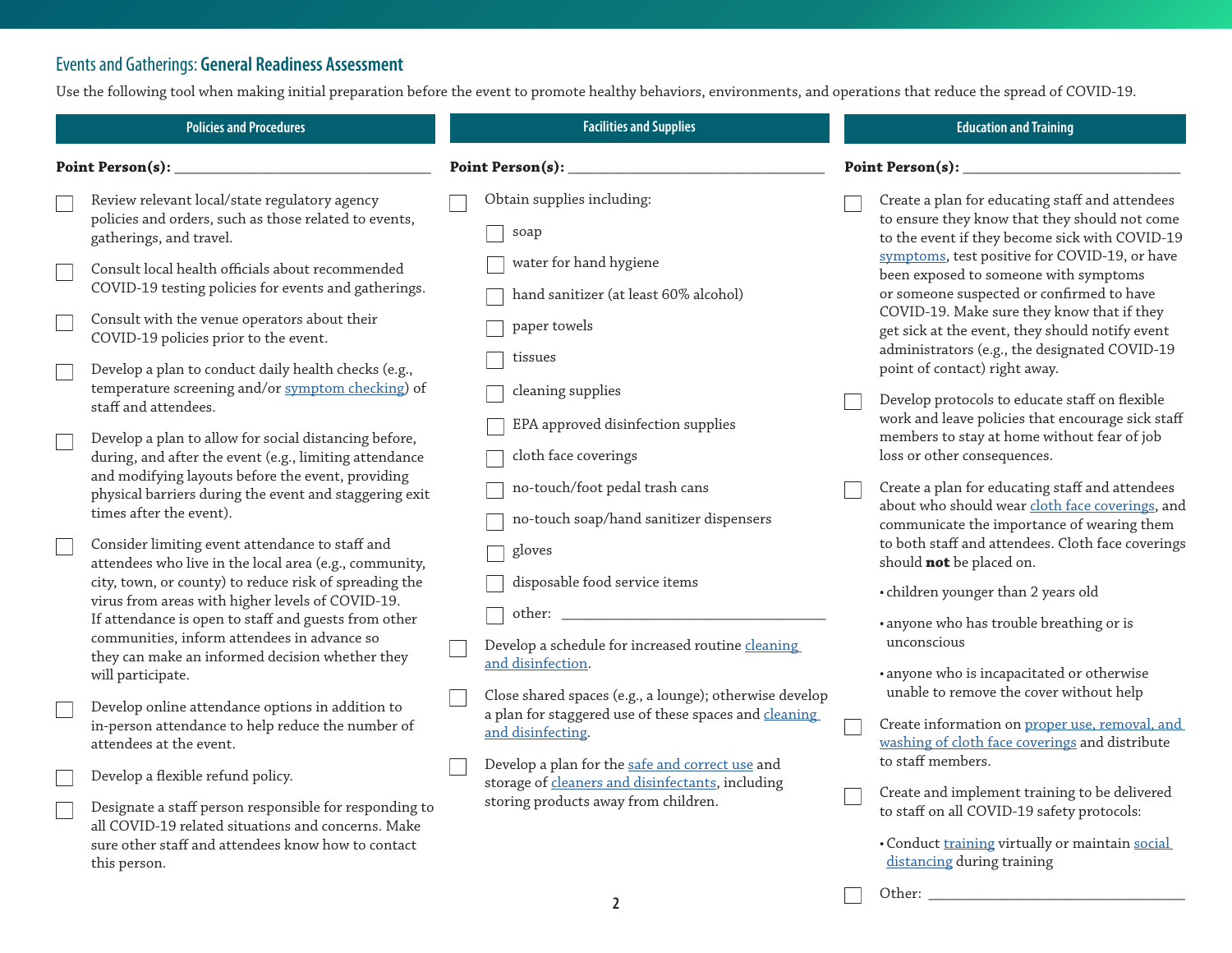# Events and Gatherings: **General Readiness Assessment**  *(continued from previous page)*

 $\Box$ 

 $\Box$ 

 $\Box$ 

 $\Box$ 

 $\Box$ 

| <b>Policies and Procedures</b>                                                                                                                                                                                                                          |  | <b>Facilities and Supplies</b>                                                                                                                                                                                                                       |
|---------------------------------------------------------------------------------------------------------------------------------------------------------------------------------------------------------------------------------------------------------|--|------------------------------------------------------------------------------------------------------------------------------------------------------------------------------------------------------------------------------------------------------|
| Develop policies that encourage sick staff members<br>to stay at home without fear of job loss or other<br>consequences. Protect their privacy, particularly for<br>those with underlying medical conditions and at<br>higher risk for severe illness). |  | Make sure ventilation systems operate properly. If using<br>fans, make sure they do not blow from one person onto<br>another, and increase circulation of outdoor air as much as<br>possible (e.g., opening windows and doors).                      |
| Develop options for staff at higher risk for                                                                                                                                                                                                            |  | Make sure water systems and features are safe to use after a<br>prolonged facility shutdown.                                                                                                                                                         |
| severe illness (e.g., telework or virtual learning<br>opportunities).                                                                                                                                                                                   |  | Develop a plan to use touchless payment options.                                                                                                                                                                                                     |
| Develop flexible sick leave policies and practices.                                                                                                                                                                                                     |  | Develop a plan to use multiple entrances and exits to<br>discourage crowding in waiting areas.                                                                                                                                                       |
| Develop options for flexible worksites<br>(e.g., telework) and flexible work hours<br>(e.g., staggered shifts).                                                                                                                                         |  | Develop a plan to change seating layout or availability of<br>seating, or block off rows or sections so that attendees can<br>stay at least 6 feet apart.                                                                                            |
| Develop a plan to monitor absenteeism of staff,<br>cross-train staff, and create a roster of trained<br>back-up staff.                                                                                                                                  |  | Create and install physical barriers, such as sneeze guards<br>and partitions, in areas where it is difficult for individuals<br>to remain at least 6 feet apart.                                                                                    |
| Develop a transportation and parking plan to limit<br>contact between attendees (e.g., staggered arrival and<br>ride share drop-off times or locations).                                                                                                |  | Create physical guides, such as tape on floors and signs on<br>walls, to promote social distancing.                                                                                                                                                  |
| Develop a plan for if someone gets sick or shows<br>symptoms of COVID-19 while at the event or venue.<br>(See Preparing for If Someone Gets Sick).                                                                                                      |  | Develop a plan to eliminate lines or queues if possible or<br>encourage people to stay at least 6 feet apart by providing<br>signs or other visual cues such as tape or chalk marks in<br>congregation areas such as entrances, exits, and restrooms |
| Develop a plan to safely serve food, beverages, and<br>merchandise, if applicable. Refer to CDC's COVID-19                                                                                                                                              |  | if a 6-foot distance between attendees is hard to ensure.<br>Develop a plan to reconfigure parking lots, limit                                                                                                                                       |
| considerations for restaurants and bars for guidance.<br>Other:                                                                                                                                                                                         |  | congregation points and ensure proper separation (e.g.,<br>closing every other space).                                                                                                                                                               |
|                                                                                                                                                                                                                                                         |  | Purchase adequate supplies to minimize sharing of<br>materials, or limit use to one per family or group of<br>individuals at a time, and clean and disinfect between use.                                                                            |
|                                                                                                                                                                                                                                                         |  | Ensure organizations that share the venue facilities such as<br>food vendors are aware of and follow all safety protocols.                                                                                                                           |
|                                                                                                                                                                                                                                                         |  | Other:                                                                                                                                                                                                                                               |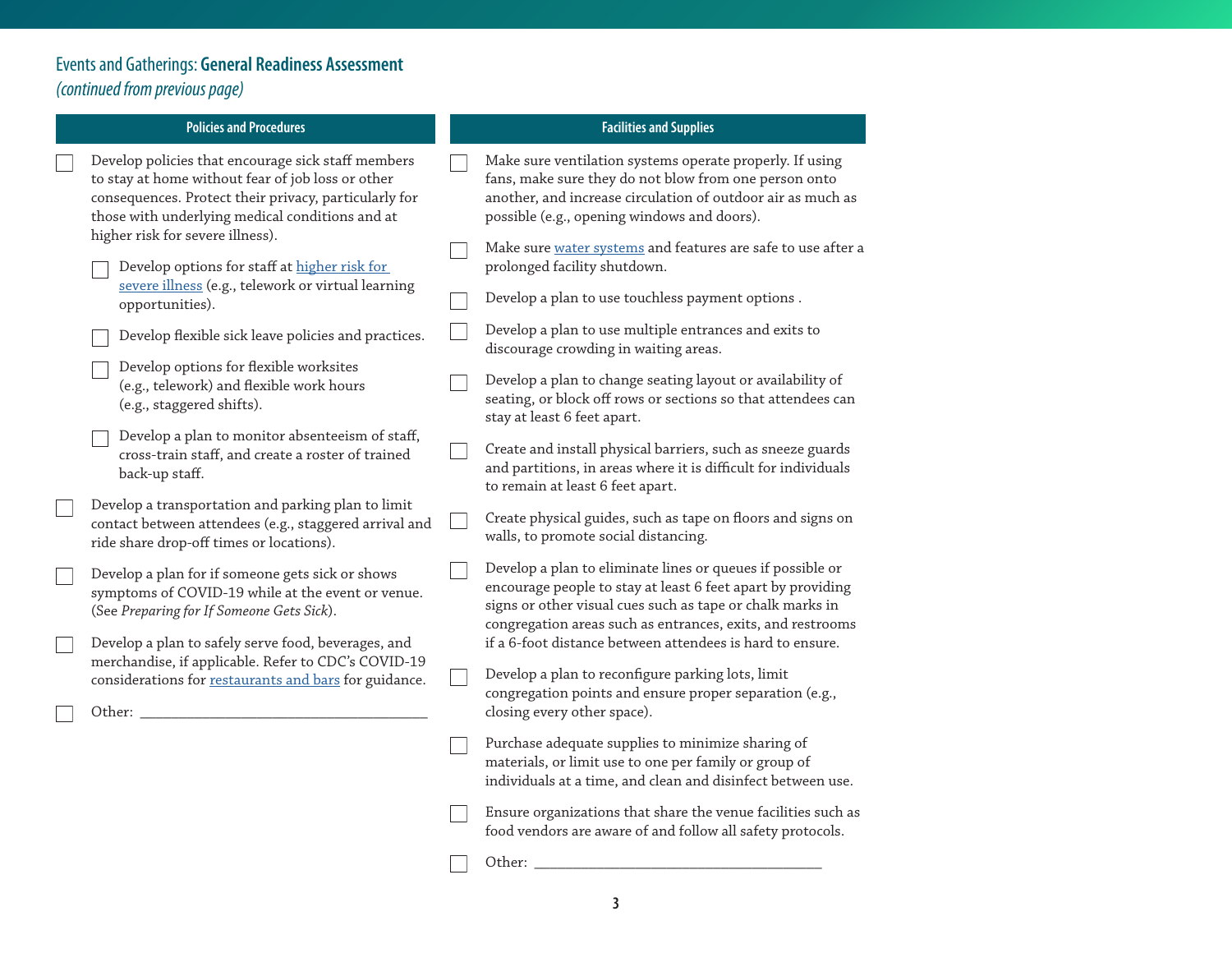## Events and Gatherings: **General Readiness Assessment**

Use the following tool when making initial preparations before the event to promote healthy behaviors, environments, and operations that reduce the spread of COVID-19.

| <b>Communication and Messaging</b>                                                                                                                                                                                                                        | <b>Action Planning-Notes and Next Steps</b>                                                               |  |  |
|-----------------------------------------------------------------------------------------------------------------------------------------------------------------------------------------------------------------------------------------------------------|-----------------------------------------------------------------------------------------------------------|--|--|
| Point Person(s):                                                                                                                                                                                                                                          | Point Person(s):                                                                                          |  |  |
| Develop a plan to create and disseminate clear messages (e.g., videos) about<br>behaviors that prevent spread of COVID-19 to staff and attendees before<br>the event:                                                                                     | Use this space to note any required resources and next steps, or potential barriers<br>and opportunities: |  |  |
| websites                                                                                                                                                                                                                                                  |                                                                                                           |  |  |
| email                                                                                                                                                                                                                                                     |                                                                                                           |  |  |
| social media accounts                                                                                                                                                                                                                                     |                                                                                                           |  |  |
|                                                                                                                                                                                                                                                           |                                                                                                           |  |  |
| Create and post signs in highly visible locations that promote everyday protective<br>measures such as wearing cloth face coverings and that describe how to stop the<br>spread of germs in:                                                              |                                                                                                           |  |  |
| entrances                                                                                                                                                                                                                                                 |                                                                                                           |  |  |
| dining areas                                                                                                                                                                                                                                              |                                                                                                           |  |  |
| restrooms                                                                                                                                                                                                                                                 |                                                                                                           |  |  |
| other                                                                                                                                                                                                                                                     |                                                                                                           |  |  |
| Develop a plan to communicate with partner organizations such as vendors to<br>ensure that they are aware of all of your COVID-19 safety protocols.                                                                                                       |                                                                                                           |  |  |
| Develop signs and communication (e.g., videos) in alternative formats (e.g., large<br>print posters, braille, American Sign Language) for people who have limited vision,<br>or are blind, or people who are deaf or hard of hearing.                     |                                                                                                           |  |  |
| Consider posting signs for the National Disaster Distress Hotline: call or text<br>1-800-985-5990; The National Domestic Violence Hotline: 1-800-799-7233,<br>TTY 1-800-787-3224; and The National Suicide Prevention Lifeline:<br>1-800-273-TALK (8255). |                                                                                                           |  |  |
| Develop regular announcements on reducing the spread of COVID-19 to be<br>broadcast on public address systems.                                                                                                                                            |                                                                                                           |  |  |
| Create a plan for communicating with staff and attendees about whom to contact<br>if they have questions and concerns related to COVID-19.                                                                                                                |                                                                                                           |  |  |
| Other: when the contract of the contract of the contract of the contract of the contract of the contract of the contract of the contract of the contract of the contract of the contract of the contract of the contract of th                            |                                                                                                           |  |  |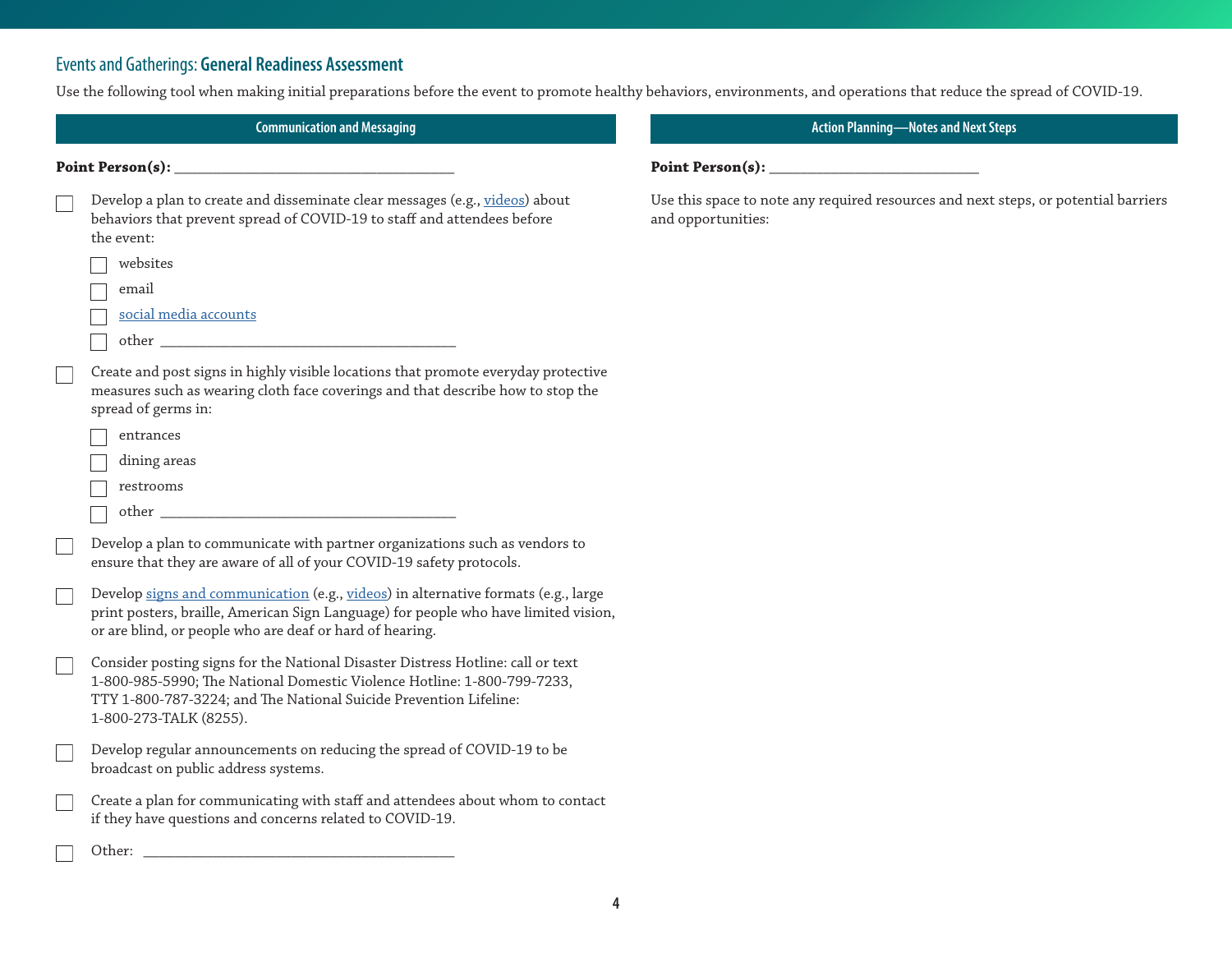## Events and Gatherings: **Preparing for if Someone Gets Sick**

Use the following tool when making initial preparations before the event for if someone gets sick with COVID-19.

|                  | <b>Before Someone Gets Sick</b>                                                                                                                                                                                                                                                               |  | <b>When Someone Gets Sick</b>                                                                                                                                                                                                                                                                                               |  | <b>After Someone Gets Sick</b>                                                                                                                                                                                                                                                                                                         |
|------------------|-----------------------------------------------------------------------------------------------------------------------------------------------------------------------------------------------------------------------------------------------------------------------------------------------|--|-----------------------------------------------------------------------------------------------------------------------------------------------------------------------------------------------------------------------------------------------------------------------------------------------------------------------------|--|----------------------------------------------------------------------------------------------------------------------------------------------------------------------------------------------------------------------------------------------------------------------------------------------------------------------------------------|
| Point Person(s): |                                                                                                                                                                                                                                                                                               |  |                                                                                                                                                                                                                                                                                                                             |  |                                                                                                                                                                                                                                                                                                                                        |
|                  | Create a plan to educate staff and attendees to<br>ensure they know that they should not come to<br>the event If they become sick with COVID-19<br>symptoms, test positive for COVID-19, or have<br>been exposed to someone with symptoms or<br>someone with suspected or confirmed COVID-19. |  | Immediately separate individual(s) with COVID-19<br>symptoms from others.<br>Safely transport sick individuals home or to a<br>healthcare facility, depending on how severe their<br>symptoms are.                                                                                                                          |  | In accordance with state and local laws and<br>regulations, notify local health officials, staff,<br>and families of a person with COVID-19 while<br>maintaining the individual's confidentiality in<br>accordance with the Americans with Disabilities<br>Act (ADA).                                                                  |
|                  | Make sure they know that if they get sick at the<br>event, they should notify event planners (e.g., the<br>designated COVID-19 point of contact) right away.                                                                                                                                  |  | If calling an ambulance or bringing someone to<br>the hospital, try to call first to alert them that the<br>person may have COVID-19.                                                                                                                                                                                       |  | Notify individuals of closures and restrictions put<br>in place due to COVID-19 exposure.                                                                                                                                                                                                                                              |
|                  | Develop systems to:<br>Allow staff and attendees to self-report to<br>administrators if they have symptoms of<br>COVID-19, a positive test for COVID-19, or<br>were exposed to someone with COVID-19<br>within the last 14 days.                                                              |  | Close off areas used by a sick person and do not<br>use these areas until after cleaning and disinfecting<br>them (for outdoor areas, this includes surfaces or<br>shared objects in the area, if applicable).<br>Advise sick individuals that they should not return<br>to the venue until they have met CDC's criteria to |  | Advise those who have had close contact with a<br>person diagnosed with COVID-19 to stay home,<br>self-monitor for symptoms, and follow CDC<br>guidance if symptoms develop.<br>Close off the area and wait at least 24 hours<br>before cleaning and disinfecting. If 24 hours is<br>not feasible, wait as long as possible. Make sure |
|                  | Notify individuals of closures and restrictions<br>put in place to limit COVID-19 exposure.                                                                                                                                                                                                   |  | discontinue home isolation.<br>Other: the contract of the contract of the contract of the contract of the contract of the contract of the contract of the contract of the contract of the contract of the contract of the contract of the contract of the con                                                               |  | of safe and correct use and storage of cleaning<br>and disinfection products, including storing them<br>securely away from children.                                                                                                                                                                                                   |
|                  | Develop staff policies for returning to the<br>venue after COVID-19 illness. CDC's criteria to<br>discontinue home isolation and quarantine can<br>inform these policies.                                                                                                                     |  | <b>Notes and Next Steps:</b>                                                                                                                                                                                                                                                                                                |  |                                                                                                                                                                                                                                                                                                                                        |
|                  | Identify and create an isolation room or area to<br>separate anyone who has COVID-19 symptoms<br>or who has tested positive but does not have<br>symptoms.                                                                                                                                    |  |                                                                                                                                                                                                                                                                                                                             |  |                                                                                                                                                                                                                                                                                                                                        |
|                  | Develop procedures for safely transporting anyone<br>who is sick to their home or to a healthcare facility.                                                                                                                                                                                   |  |                                                                                                                                                                                                                                                                                                                             |  |                                                                                                                                                                                                                                                                                                                                        |
|                  | Develop a plan to support staff and attendees<br>experiencing trauma or challenges related to<br>COVID-19.                                                                                                                                                                                    |  |                                                                                                                                                                                                                                                                                                                             |  |                                                                                                                                                                                                                                                                                                                                        |
|                  | Other:                                                                                                                                                                                                                                                                                        |  |                                                                                                                                                                                                                                                                                                                             |  |                                                                                                                                                                                                                                                                                                                                        |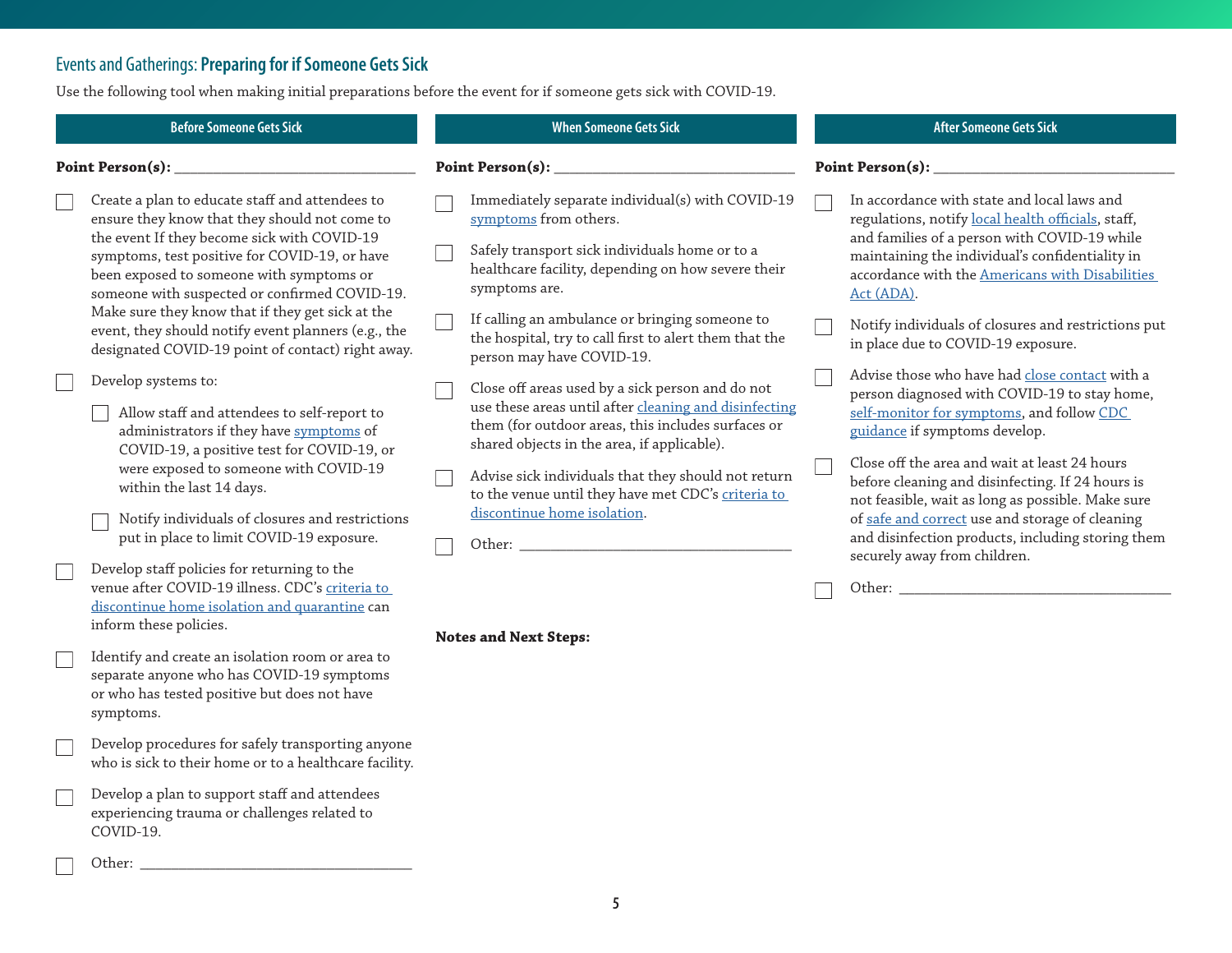## Events and Gatherings: **Daily/Weekly Readiness Assessment**

Use the following tool the day of and during the event to monitor and maintain healthy behaviors, environments, and operations that reduce the spread of COVID-19.

| <b>Policies and Procedures</b> |                                                                                                                                                                        | <b>Facilities and Supplies</b>                                                                                                    | <b>Education and Training</b>                                                                                                                                                      |  |
|--------------------------------|------------------------------------------------------------------------------------------------------------------------------------------------------------------------|-----------------------------------------------------------------------------------------------------------------------------------|------------------------------------------------------------------------------------------------------------------------------------------------------------------------------------|--|
| Point Person(s): $\_$          |                                                                                                                                                                        | Point Person(s): $\_$                                                                                                             | Point Person(s):                                                                                                                                                                   |  |
|                                | Maintain regular contact with local health<br>authorities to ensure adherence to their most up-<br>to-date guidance.                                                   | Monitor and restock supplies including:<br>soap                                                                                   | Ensure that staff and attendees have<br>received communication that they should<br>not come to the event if they become sick                                                       |  |
|                                | Ensure an on-duty staff person is assigned to be<br>responsible for responding to COVID-19 concerns.                                                                   | water for hand hygiene<br>hand sanitizer (at least 60% alcohol)                                                                   | with COVID-19 symptoms, test positive for<br>COVID-19, or have been exposed to someone<br>with symptoms or someone with suspected                                                  |  |
|                                | Monitor absenteeism of staff.<br>Ensure the roster of trained back-up staff is<br>updated in case a staff member is sick.                                              | paper towels<br>tissues                                                                                                           | or confirmed COVID-19. Make sure they<br>know that if they get sick at an event, they<br>should notify event administrators (e.g., the<br>designated COVID-19 point of contact).   |  |
|                                | Conduct daily health checks (e.g., temperature<br>screening and/or symptom checking) of staff and<br>attendees, if feasible.                                           | cleaning supplies<br>EPA-approved disinfection supplies<br>cloth face coverings                                                   | Ensure that staff have reviewed the policies<br>on flexible work and leave that encourage sick<br>staff members to stay at home without fear of<br>job loss or other consequences. |  |
|                                | Ensure staff are using flexible worksites (e.g.,<br>telework) and flexible work hours (e.g., staggered<br>shifts) when needed.                                         | no-touch/foot pedal trash cans<br>no-touch soap/hand sanitizer dispensers                                                         | Reinforce and monitor handwashing with<br>soap and water for at least 20 seconds or using<br>hand sanitizer containing at least 60% alcohol                                        |  |
|                                | Ensure staff and attendees have received<br>communication about all safety protocols and<br>COVID-19 related policies.                                                 | disposable food service items<br>gloves                                                                                           | if soap and water are not readily available.<br>Encourage staff to cover their mouth and nose<br>with a tissue when coughing and sneezing and                                      |  |
|                                | Ensure that attendees have received<br>communication about refund policies if they get<br>sick and cannot attend the event.                                            | Monitor adherence to the schedule for increased,<br>routine cleaning and disinfection of:                                         | then wash hands with soap and water for at<br>least 20 seconds.<br>Ensure that communication about the proper                                                                      |  |
|                                | Ensure that all protocols developed, to limit<br>contact between staff and attendees and ensure<br>that attendees can maintain 6 feet of distance, are<br>implemented. | frequently touched surfaces<br>communal spaces                                                                                    | use of cloth face coverings is easily seen<br>or heard by staff and attendees. Cloth face<br>coverings should not be placed on.                                                    |  |
|                                | Ensure limited opportunities for both staff and<br>attendees to share objects.                                                                                         | shared objects<br>other: when the contract of the contract of the contract of the contract of the contract of the contract of the | • children younger than 2 years old<br>· anyone who has trouble breathing or<br>is unconscious.                                                                                    |  |
|                                | Ensure the broadcasting of regular announcements<br>on reducing the spread of COVID-19 on public<br>address systems throughout the event.                              | Monitor availability and use of gloves when removing<br>garbage bags or handling and disposing of trash.                          | · anyone who is incapacitated or otherwise<br>unable to remove the cover without help                                                                                              |  |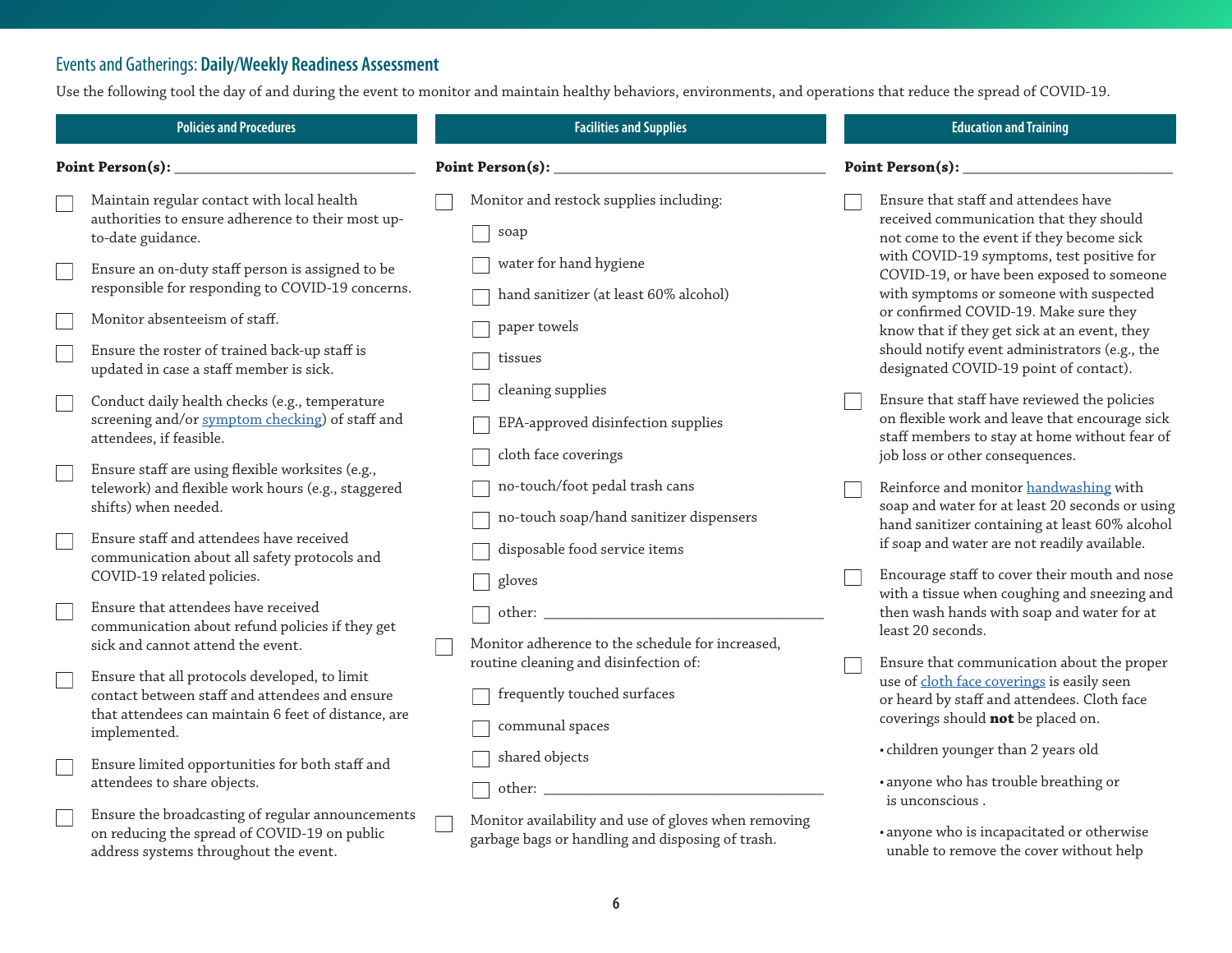# Events and Gatherings: **Daily/Weekly Readiness Assessment**  *(continued from previous page)*

| <b>Policies and Procedures</b>                                                | <b>Facilities and Supplies</b>                                                                                                                                                    | <b>Education and Training</b>                                                                           |  |
|-------------------------------------------------------------------------------|-----------------------------------------------------------------------------------------------------------------------------------------------------------------------------------|---------------------------------------------------------------------------------------------------------|--|
| Review the most recent local/state regulatory<br>agency policies for updates. | Monitor safe and correct use and storage of cleaners<br>and disinfectants, including storing products securely<br>away from children.                                             | Ensure that information on proper use,<br>removal, and washing of cloth face coverings<br>is available. |  |
|                                                                               | Ensure adequate ventilation when cleaners and<br>disinfectants are used to prevent staff and attendees<br>from inhaling toxic fumes.                                              | Ensure that all staff present have been trained<br>on relevant COVID-19 safety protocols.               |  |
|                                                                               | Monitor ventilation systems to determine if they are<br>operating properly.                                                                                                       |                                                                                                         |  |
|                                                                               | Ensure that touchless payment options are operational.                                                                                                                            |                                                                                                         |  |
|                                                                               | Ensure all physical barriers, such as sneeze guards and<br>partitions, in areas where it is difficult for individuals to<br>remain at least 6 feet apart are installed correctly. |                                                                                                         |  |
|                                                                               | Ensure that all physical guides, such as tape on floors<br>and signs on walls, to promote social distancing are<br>easily seen.                                                   |                                                                                                         |  |
|                                                                               | Ensure that all changes to the venue such as seating<br>layout, entrances and exits are well marked and easy to<br>understand.                                                    |                                                                                                         |  |
|                                                                               | Ensure the staggered use and cleaning and disinfecting<br>between uses of shared spaces.                                                                                          |                                                                                                         |  |
|                                                                               | Ensure the circulation of outdoor air as much as<br>possible throughout the event (e.g., opening windows<br>and doors).                                                           |                                                                                                         |  |
|                                                                               | Ensure that adequate supplies are available to minimize<br>sharing of high-touch materials and monitor cleaning<br>and disinfecting between use.                                  |                                                                                                         |  |
|                                                                               | Other:                                                                                                                                                                            |                                                                                                         |  |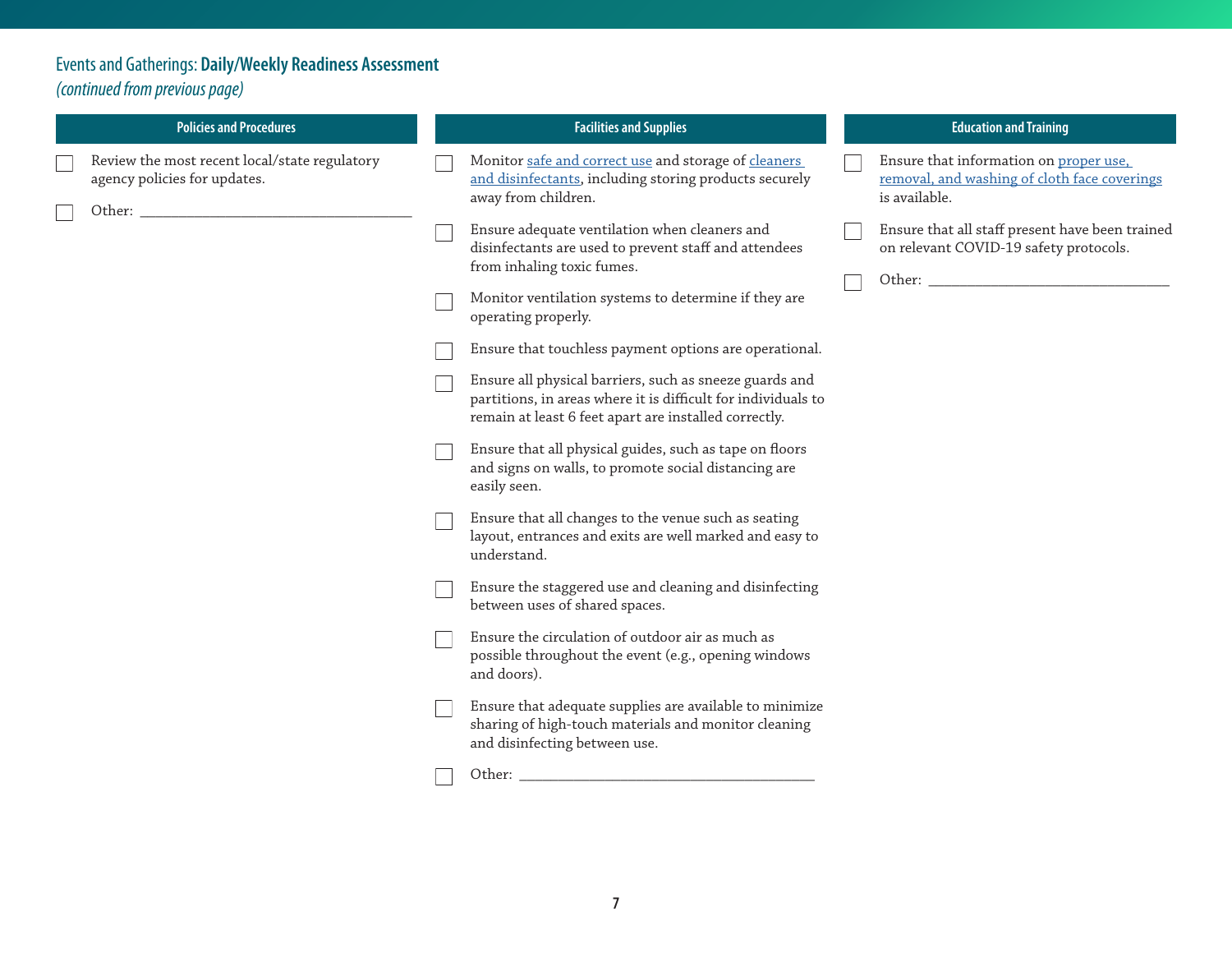## Events and Gatherings: **Daily/Weekly Readiness Assessment**

Use the following tool the day of and during the event to monitor and maintain healthy behaviors, environments, and operations that reduce the spread of COVID-19.

**Communication and Messaging**

#### **Point Person(s): \_\_\_\_\_\_\_\_\_\_\_\_\_\_\_\_\_\_\_\_\_\_\_\_\_\_\_\_\_\_\_\_\_**

| Ensure that signs are placed in highly visible |
|------------------------------------------------|
| locations that promote everyday protective     |
| measures such as wearing cloth face coverings  |
| and that describe how to stop the spread of    |
| germs at:                                      |
|                                                |

- entrances dining areas
- restrooms
- other

Continue to provide or update clear messages (e.g., [videos\)](https://www.cdc.gov/coronavirus/2019-ncov/communication/videos.html) about behaviors that prevent spread of COVID-19 when communicating with staff and families on:

websites

email

[social media accounts](https://www.cdc.gov/coronavirus/2019-ncov/communication/social-media-toolkit.html)

other \_\_\_\_\_\_\_\_\_\_\_\_\_\_\_\_\_\_\_\_\_\_\_\_\_\_\_\_\_

Ensure that partner organizations such as vendors have received communication about all COVID-19 safety protocols.

Ensure [signs and communication](https://www.cdc.gov/coronavirus/2019-ncov/communication/index.html) (e.g., [videos](https://www.cdc.gov/coronavirus/2019-ncov/communication/videos.html)) in alternative formats (e.g., large print posters, braille, American Sign Language) for people who have limited vision or are blind or people who are deaf or hard of hearing are readily available.

Make sure all staff and attendees have been informed which staff person is responsible for responding to COVID-19 concerns and how to contact them.

Encourage staff to take breaks from watching, reading, or listening to news stories about COVID-19, including social media if they are feeling overwhelmed or distressed throughout the event.

Promote healthy eating, exercising, getting sleep, and finding time to unwind among staff to help them cope with stress.

Encourage staff to talk with people they trust about their concerns and how they are feeling.

Other:

#### **Action Planning—Notes and Next Steps**

#### **Point Person(s): \_\_\_\_\_\_\_\_\_\_\_\_\_\_\_\_\_\_\_\_\_\_\_\_\_\_\_\_\_\_\_\_\_**

Use this space to note any required resources and next steps, or potential barriers and opportunities: